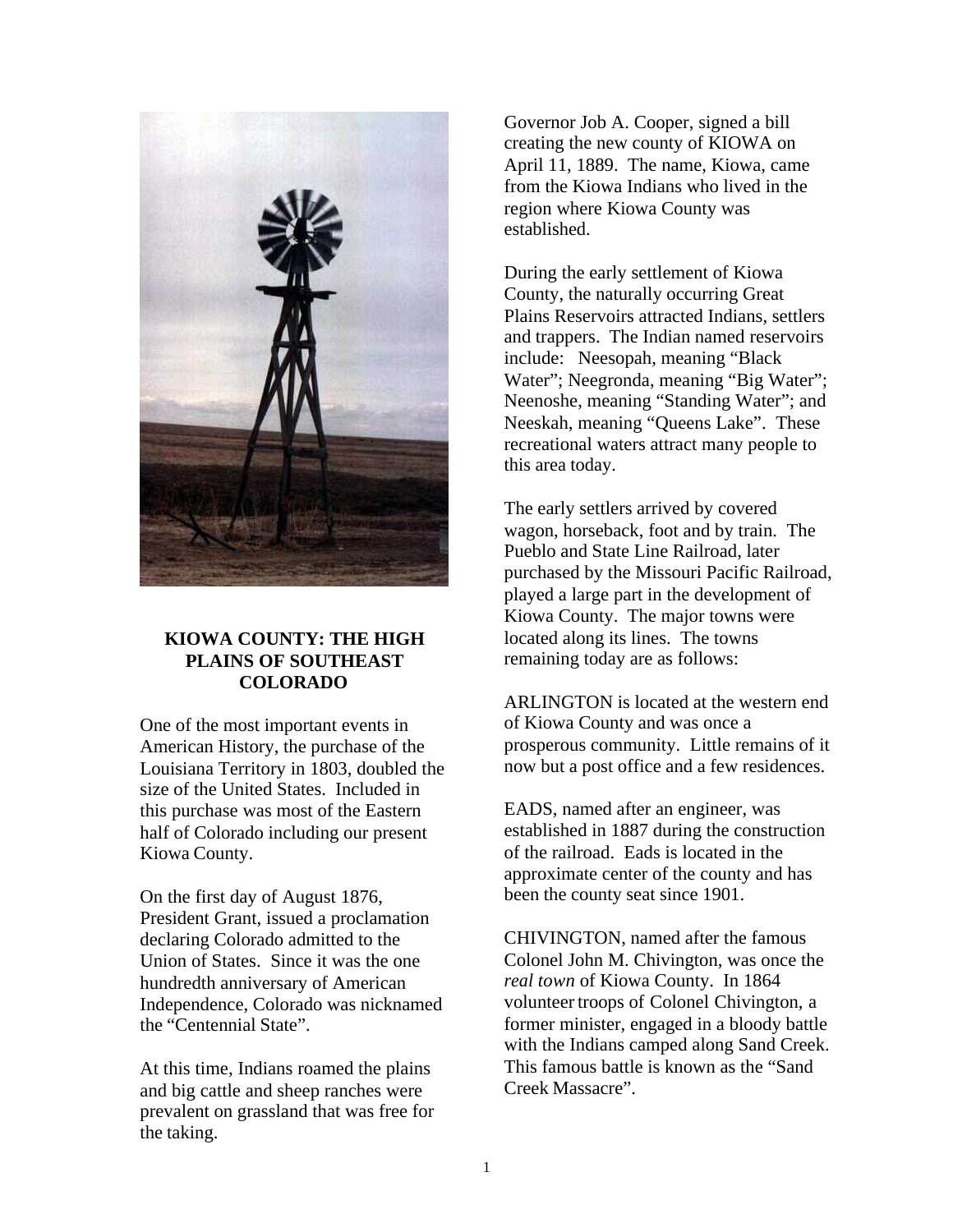HASWELL, whose name is believed to have been chosen because the community has-a-well, was originally platted in 1908. Having the "NATION'S SMALLEST JAIL" gives Haswell a distinction no other U.S. city can claim.



BRANDON was established in the later part of 1887. In its early days, Brandon was quite a little town. It was the main trading spot for that area. But the depression and the Dust Bowl era of the "Dirty Thirties" took their toll on this community as well as the others in the county.

SHERIDAN LAKE was a thriving community even before the railroad was constructed. The town was named from a local body of water. The lake had gotten its name from the fact that General Phillip Sheridan of Civil War fame, camped on its shores when hunting buffalo.

TOWNER is the first town located in Kiowa County on the east end lying just two miles from the Colorado-Kansas state line. Local Historians believe the settlement was started as a camp for the railroad construction crew in 1887.

# **AGRICULTURAL RESOURCES**

Kiowa County is located in the prairie lands of southeastern Colorado.

It is rectangular in shape, with Kansas as its eastern boundary. The county measures 78 miles long east to west and is 24 miles in width. Total land area is 1,148,160 acres or 1794 square miles. Elevation ranges from 3,800 feet above sea level in the southeast corner to 4,600 feet in the northwest. Major drainages in the county are Adobe and Mustang Creeks which drain the western portion, Rush Creek and Sand Creek in the central portion and Wildhorse, Buffalo, and White Woman Creeks in the eastern portion. The drainages tend to be intermittent but Adobe, Rush and Sand Creeks have small continuous flows during wetter years.

Soils in Kiowa County are generally good, however precipitation is the limiting factor for agriculture. Climate is mild and semiarid with average annual precipitation averaging from 12 inches in the west end to 16 inches at the eastern boundary. With good management, crop rotations and conservation tillage, farming can be very productive. Fieldwork by USDA for Kiowa County soil survey was mostly completed in 1976-77.

Agricultural land is 60% (660,000 acres) cultivated and 40% (450,000 acres) range land for grazing. Approximately 6,000 acres of the cultivated land are irrigated from wells. Cultivated acres generally fall in two classes of soil, sandy and loam. Sandy land has traditionally been planted to continuous cropped grain sorghum and forage sorghum while the loamy soils have been planted to winter wheat in a summerfallow rotation.

In recent years a substantial increase in acreages of oil type sunflower seed and dryland corn has been occurring. Millet (90% for grain) is also a minor crop in the county.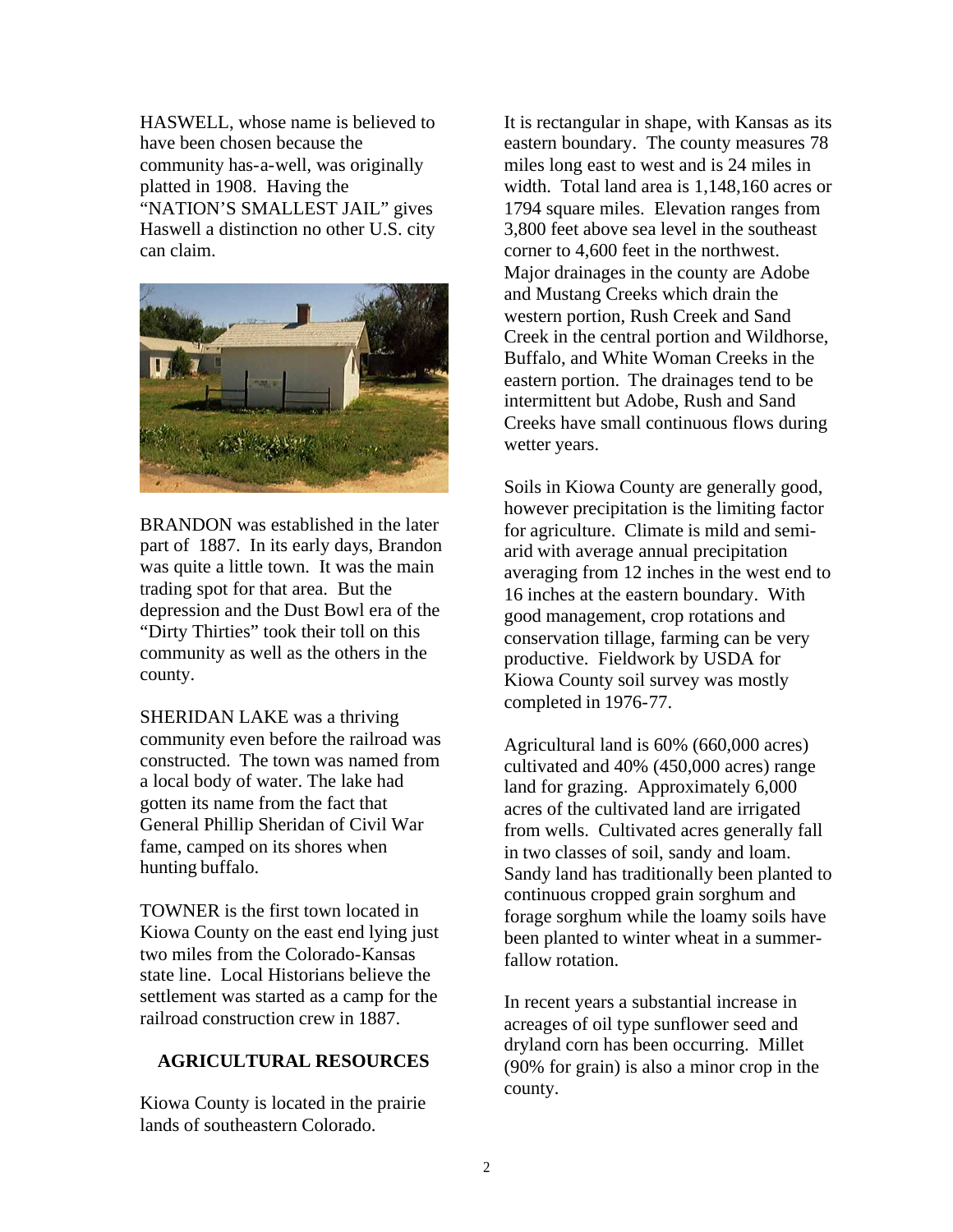Currently 30% (205,000 acres) of the cultivated land in Kiowa County is planted to grass under the Department of Agriculture's Conservation Reserve Program. This CRP land is under a 10 year contract to remain in permanent vegetative cover. Most contracts expire in 2007 and 2008.

Private livestock operations are almost entirely beef cattle. Cow / calf and stocker operations (35,000 head) are common. Livestock sales are mainly handled by sale barns in La Junta and Burlington, Colorado. Newsham Hybrids Inc. operates a major commercial breeding and confined swine operation in Kiowa County and a feed mill in Brandon.



Agri-business enterprises in Kiowa County involve grain elevators in Haswell, Eads, Brandon, Sheridan Lake and Towner. Commercial agricultural chemical applicators, fuel suppliers, and parts stores are located throughout the county. Over 2,000,000 bushels of commercial and 5,000,000 bushels of on farm grain storage is available in the county.

Implement dealers and farm & ranch suppliers are located in nearby towns within an hour drive.

Complete details on crops, soils, climate,

water supply, physiographic, relief and drainage, and copies of soil surveys are available from the USDA Service Center in Eads.

# **CLIMATE AND GEOGRAPHY**

| $23.0$ $F$       |
|------------------|
| $90.0^{\circ}$ F |
| 14. In.          |
| $20.0$ In.       |
| 4,300 Ft.        |
| 1,785.9 Sq mi    |
|                  |

#### **WILDLIFE RESOURCES**

Kiowa County is situated in the eastern Great Plains of Colorado. There are 7 irrigation reservoirs within Kiowa County. When full, the lakes have a combined surface area of 23 square miles  $(14, 645)$ acres) and 58 miles of shoreline. Six of the seven reservoirs are in a cluster called the Great Plains Reservoirs situated 12 miles south of Eads. Adobe Creek Reservoir (Blue Lake) is situated 15 miles south of Haswell in the western part of the county. These reservoirs offer warm water fishing, water sports and waterfowl hunting. Bird watchers enjoy the wide variety of waterfowl, shore birds, prairie songbirds and raptors.

#### **WATCHABLE WILDLIFE**

The least tern, piping plover, mountain plover, snowy plover, lesser prairie chickens and burrowing owls are threatened or endangered species which are found in various habitats in the county. Bald and golden eagles and the largest wintering population of lesser snow geese in Colorado are found on the reservoirs. Canadian geese and other waterfowl also winter in the area. Lesser sandhill cranes are fall and spring visitors.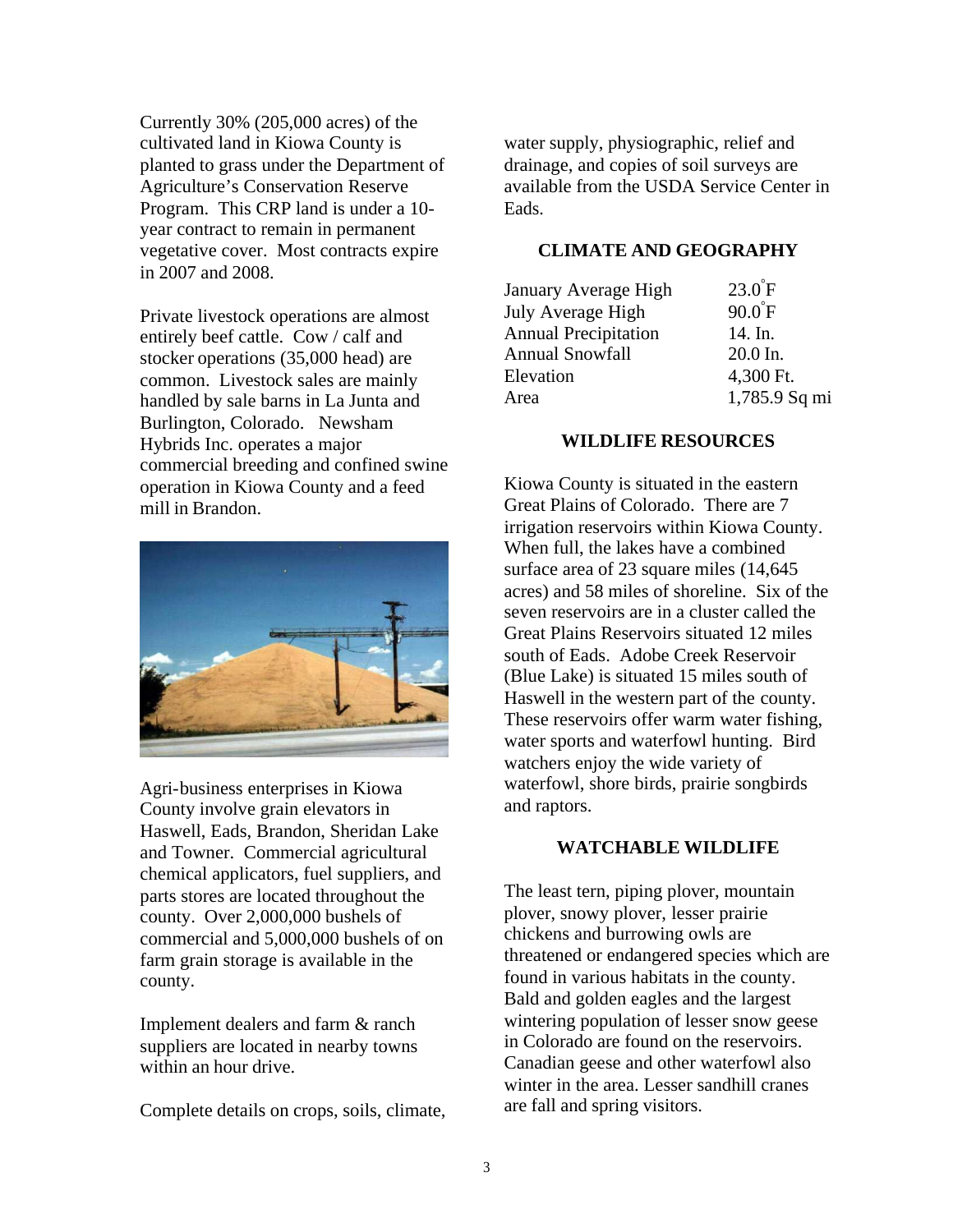

#### **HUNTING**

Although most hunting in Kiowa County is on private land where permission is required, hunters have public access to a management area administered by the Colorado Division of Wildlife around the Great Plains Reservoirs. Hunting for snow and Canadian geese in the management area is available on a first come first serve basis. Each year the Division of Wildlife digs hunting pits in the field for decoy hunting and around the lakes for firing lines. Healthy populations of mule deer, white tailed deer and antelope are found throughout the county. Upland game includes pheasant, scaled quail, morning dove, cottontail and jack rabbits. Furbearers include coyote, badger, skunk, red fox and swift fox.

#### **FISHING**

Area reservoirs are excellent warm water fisheries. Wiper, saugeye, walleye, crappie, channel catfish, largemouth bass, bullhead, drum and carp are abundant. Fish of 5 pounds and up are common. Public access exists on Adobe Creek (Blue Lake), Neegronda, Neenoshe, Neeskah (upper Queens and lower Queens) Reservoirs. Neesopah (Sweetwater and Jet Lake) are surrounded by privately held land. Boating is permitted on all lakes with public access except during the

waterfowl hunting seasons. There are no marinas for boating supplies or fuel.

#### **CAMPING**

Unimproved camping is available without fee on all lakes with public access. There is one private campground (Cottonwood Park) on the north side of Neegronda Reservoir. Cottonwood Park has water, shower and bathroom facilities and limited electrical hookups. Public toilets are available at Adobe, Neenoshe, Negronda, and Neeskah.

#### **NATURAL RESOURCES**

Oil and gas production are important enterprises in various areas throughout the county. Approximately 73 oil wells and 55 natural gas wells are in current production. Leasing of surface, subsurface and mineral rights for oil and gas exploration provides significant income for some landowners. Colorado Interstate Gas has major natural gas transmission pipelines crossing the county and there is a pumping substation located 13 miles north of Eads along U.S. Highway 287.

The only mining activities in the area provide limestone and gravel from quarries operated by the county. Limestone is crushed and hauled as road base for unpaved roads. Aggregate for concrete is available along the Arkansas River approximately 25 miles south of Kiowa County.

Irrigation water is limited and comes from wells. The main aquifer in Kiowa County is located in the alluvium of Rush and Big Sandy Creeks. In the southeastern corner of the county, a few wells are tapping the Ogallala Formation. The water table in this area varies and expansion for irrigation is regulated.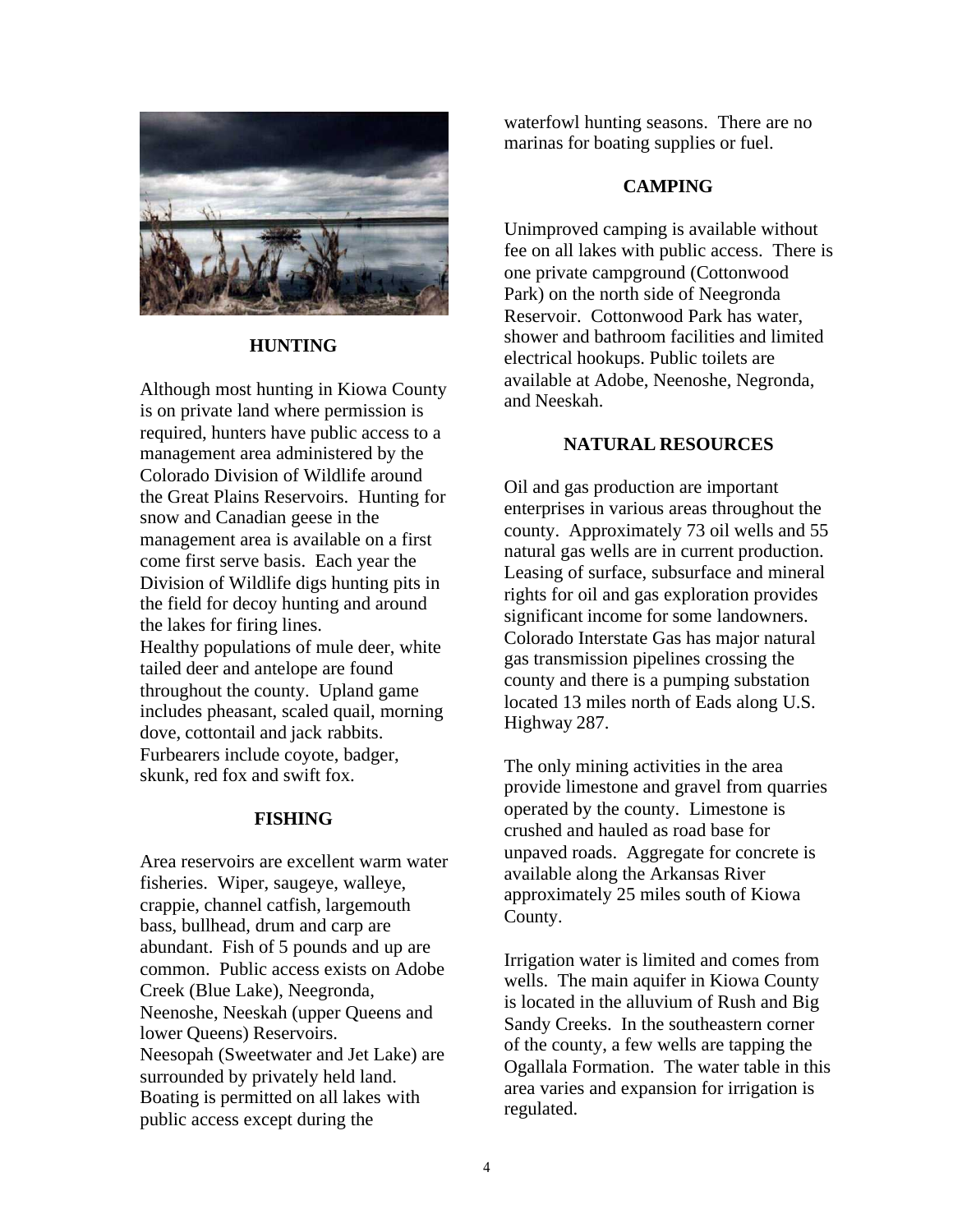Kiowa County does have approximately 14,645 surface acres of irrigation storage in three reservoirs which are enhanced natural reservoirs filled through a canal system from the Arkansas River. None of this water is used to irrigate Kiowa county land. All water from these reservoirs flows south to adjoining counties for irrigation.

Water sources for livestock grazing are available in the county. Water is pumped mostly using windmills and, submergible pumps where electricity is available. Buried water pipelines are used in many locations to distribute water from wells to outlying pastures.

# **RESERVOIRS BASED ON ESTIMATED HIGH WATER LINE**

| <b>LAKE NAME</b>            | <b>SURFACE</b><br><b>ACRES</b> | <b>SOUARE</b><br><b>MILES</b> | <b>SHORE</b><br><b>MILES</b> |
|-----------------------------|--------------------------------|-------------------------------|------------------------------|
| <b>Mud Lake</b>             | 250                            | .39                           | 2.5                          |
| <b>NeeGronda</b>            | 2700                           | 4.22                          | 8.8                          |
| <b>NeeNoshe</b>             | 3200                           | 5.00                          | 10.2                         |
| Neeskah (Upper &            | 1000                           | 1.56                          | 5.2                          |
| <b>Lower Queens)</b>        | 425                            | .66                           | 3.2                          |
| <b>Neesopah</b>             | 900                            | 1.41                          | 6.25                         |
| (Sweetwater & Jet)          | 950                            | 1.48                          | 5.91                         |
| <b>Adobe Creek</b>          | 9425                           | 14.72                         | 42.06                        |
| <b>Total All Reservoirs</b> | 14645                          | 22.88                         | 58.06                        |

# **INTERSTATE HIGHWAYS**

I-70: 60 miles north

I-25: 90 miles west

Other Major Highways in the Area: U.S. Highway 287, U.S. 50, Colorado Highway 96, U.S. Highway 50, U.S. Highway 385

#### **Highway distance to Cities:**

| To:                          | Lamar    |
|------------------------------|----------|
| From Sheridan Lake: 41 miles |          |
| From Eads:                   | 36 miles |
| From Haswell:                | 56 miles |

| To:                          | LaJunta  |
|------------------------------|----------|
| From Sheridan Lake: 94 miles |          |
| From Eads:                   | 66 miles |
| From Haswell:                | 45 miles |

| To:                           | <b>Pueblo</b> |
|-------------------------------|---------------|
| From Sheridan Lake: 149 miles |               |
| From Eads:                    | 121 miles     |
| From Haswell:                 | 90 miles      |

| To:                           | <b>Co Springs</b> |
|-------------------------------|-------------------|
| From Sheridan Lake: 158 miles |                   |
| From Eads:                    | 130 miles         |
| From Haswell:                 | 130 miles         |
|                               |                   |

| To:                           | <b>Denver</b> |
|-------------------------------|---------------|
| From Sheridan Lake: 193 miles |               |
| From Eads:                    | 165 miles     |
| From Haswell:                 | 168 miles     |
|                               |               |

# **PUBLIC TRANSPORTATION**

#### **Kiowa County Transit**

Kiowa County Commissioners PO Box 100 Eads, CO 81036 (719) 438-5810

## **AIR TRANSPORTATION**

#### **Eads Municipal Airport**

37850 U.S. Highway 96 Eads, CO 81036 (719) 438-5590 Located 1 mile west of Eads Services: 9 privately owned hangars, 3 tie-down spots - no charge. Lighted wind sock Radio: CTAF 122.9 Elev:4,245 Feet Lights: LIRL Lat: N38°28.50 Long: W102°48.53 Approaches: CATF 122.9 Runway: 17/35 3860x60-A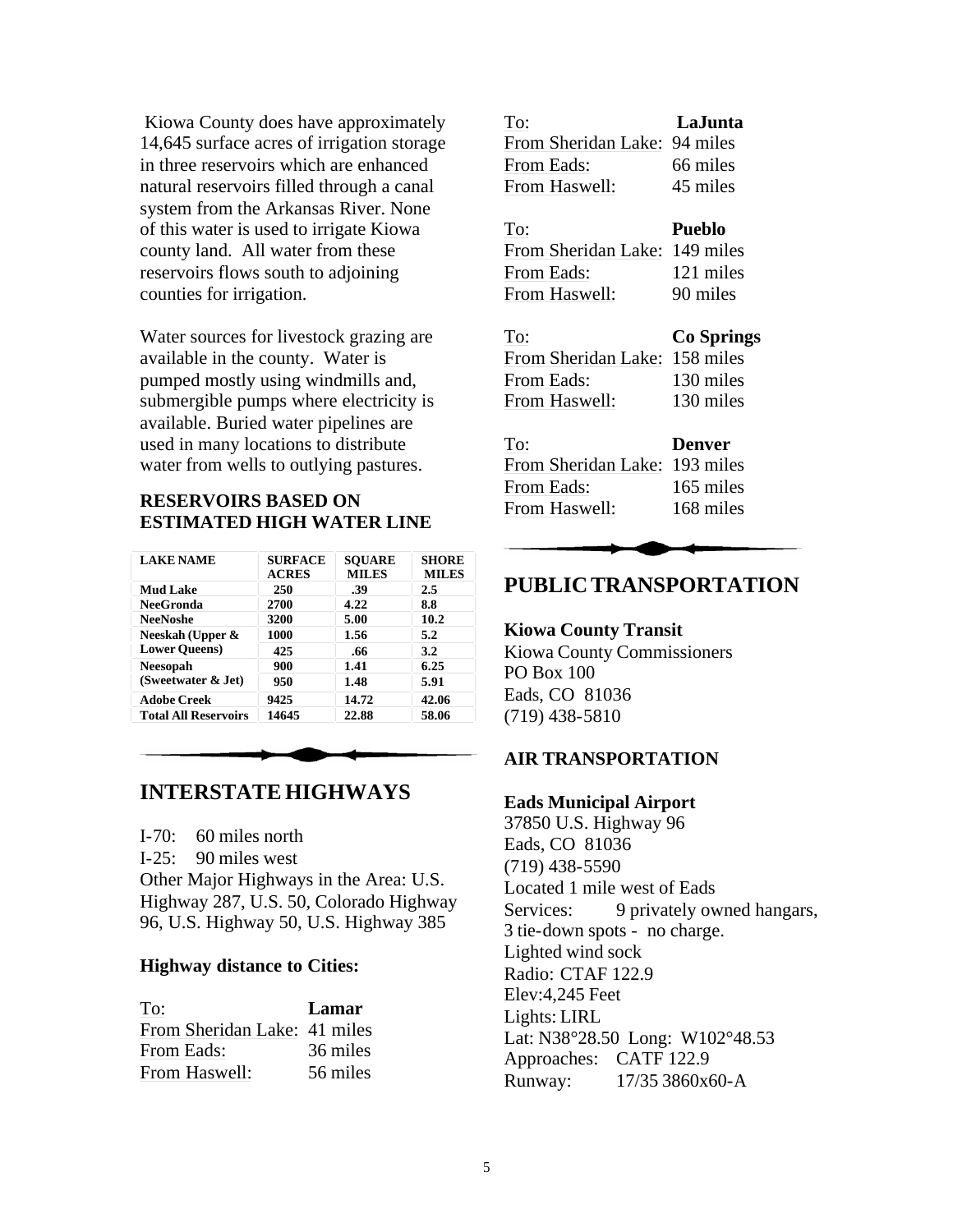| Noise/Landing Procedures: |                                        |
|---------------------------|----------------------------------------|
|                           | 5000 MSL all aircraft.                 |
|                           | Airport Services: No fuel, unattended. |
|                           | Phone for local calls                  |
|                           | on South side of East                  |
|                           | Hanger.                                |
| Transportation: None      |                                        |
| Other:                    | <b>Industrial Park</b>                 |

Miles to nearest commercial airport: 36 to Lamar, 130 to Colorado Springs

#### **Lamar Municipal Airport**

Lamar, CO 81052 (719) 336-7701 RY 35 threshold lights 95feet from runway end. Agricultural operations on and in vicinity of airport. Public phone located near tiedowns and south hangar. Den FSS 122.1R, 116.9T.

# **TRUCK & TRANSPORT**

#### *Tri County*

C/O Jeff Uhland 37450 Hwy 96 PO Box 394 Eads, CO 81036 (719) 438-5666

#### *Weber Water Service*

PO Box 1232 Sheridan Lake, Co 81071 (719) 729-3583

## *Don & Sally Butler*

6100 County Road 78 PO Box 394 Towner, CO 81071-9615 (719) 727-5500

# *Ron Bohrer*

Box 2 Haswell, CO 81045 (719) 436-2255

#### *Larry Tuttle*

13565 County Road 78 Towner, CO 81071-9706 (719) 727-5300

## *Butch Robertson, H-B Trucking*

17999 County Road 50 Chivington, CO 81036-9707 (719) 729-3542

#### *Tom Swopes*

21885 County Road 50 Chivington, CO 81036-9707 (719) 729-3542

## *Brian Berggrens,*

*Berggrens Ag Service* 78180 Hwy 96 Towner, CO 81071-9613

# *Saffer Spray Service*

PO Box 171 Eads, CO 81036 (719) 438-5346

#### *Kirk Barlow*

PO Box 435 Eads, CO 81036 (719) 438-2222

#### *DJ Nelson*

PO Box 348 Eads, CO 81036 (719) 438-5857 (719) 892-0167 (cell)

#### *Eads Ready Mix*

PO Box 435 Eads, CO 81036 (719) 438-5589

#### *Newsham Hybrids*

c/o Mark Engle, CEO 316 N. Tejon St. Colorado Springs, CO 80903 (719) 630-3200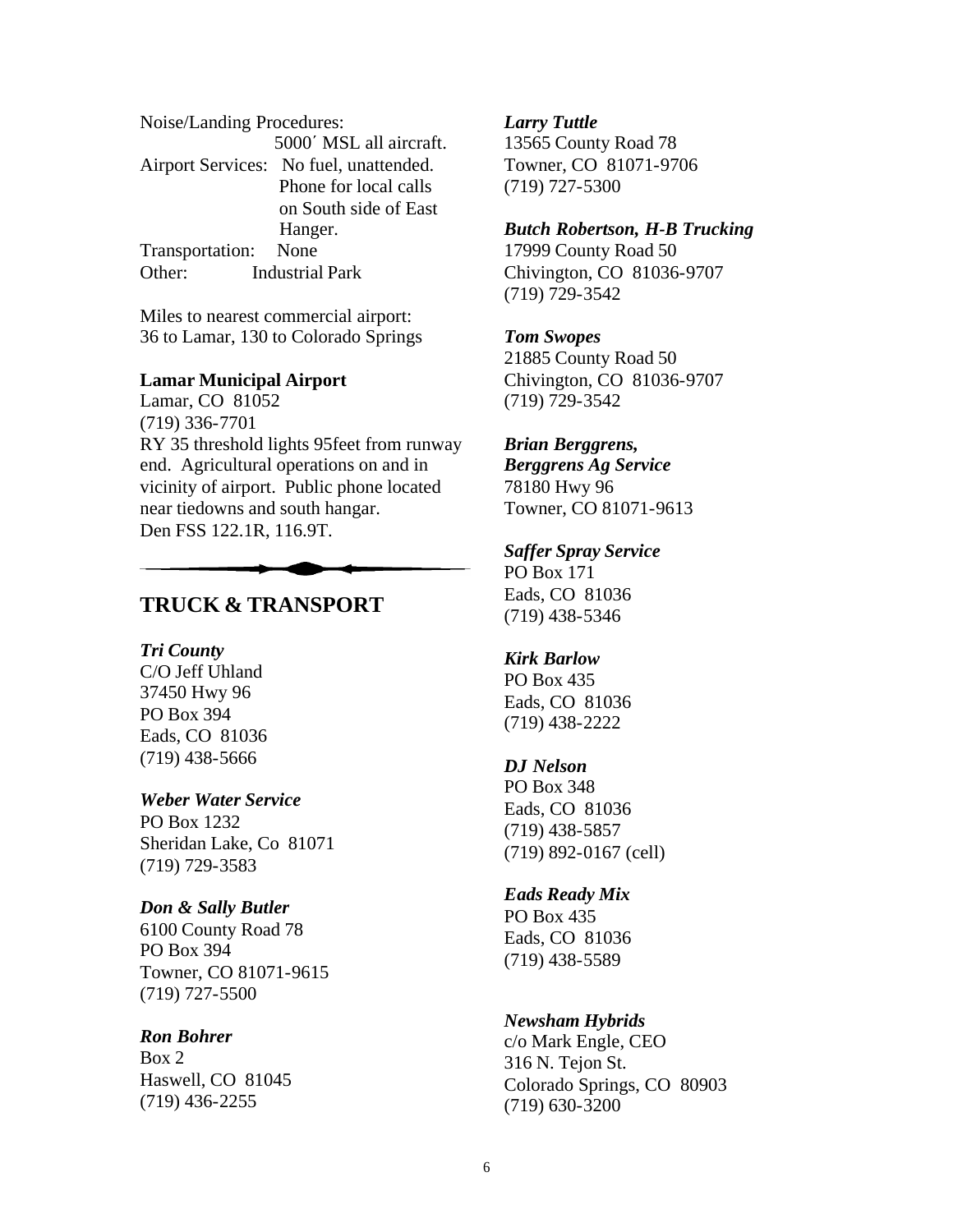

Administrative Assistant: Karen Krueger (719) 438-5810

# **RAIL TRANSPORTATION**

A shortline operator, the Colorado Kansas & Pacific Railway, leases the rail line from Towner at the East End of Kiowa County to North Avondale Junction west of Boone, CO. The line is owned by the State of Colorado. CK&P is a major transporter of Southeast Colorado grain products.

# **REGIONAL OFFICIALS**

U.S. Senators (Party): Sen. Wayne Allard (R), Sen. Ben Nighthorse Campbell (R) U.S. Representatives (Party-District) : Rep. Bob Schaffer (R-4) State Senators: Rep. Mark Hillman (R-2) State Representative: Brad Young  $(R-63)$ Regional Contact: Southeast Colorado Enterprise Development, Jan Anderson (719) 336-3850 Dept. of Local Affairs Contact: Lee Merkel (719) 544-6577

# **KIOWA COUNTY GOVERNMENT 2002**

Mailing Address: PO Box 100 Eads, Co 81036 County Structure: Board of three County Commissioners with an appointed Administrative Assistant. County Commissioners: Rod Brown Vern Harris Dutch Eikenberg Phone: (719) 438-5810 Fax: (719) 438-5327 E-mail: kiowacty@ria.net

| Attorney:                    | <b>Wendy Shinn</b>       |
|------------------------------|--------------------------|
|                              | PO Box 390               |
| Assessor:                    | Penny Weirich            |
|                              | $(719)$ 438-5521         |
| Clerk & Recorder:            | Betty V. Crow            |
| Fax:                         | $(719)$ 438-5327         |
| Treasurer:                   | <b>Steve K. Baxter</b>   |
|                              | $(719)$ 438-5831         |
| Coroner:                     | John C. Hadley           |
|                              | $(719)$ 438-2251         |
| County Court Judge:          | <b>Gary Davis</b>        |
|                              | $(719)$ 438-5531         |
| District Court Judge:        | <b>Stan Brinkley</b>     |
| Phone:                       | $(719)$ 438-5558         |
| <b>CSU Extension Office:</b> | <b>Bruce Fickenscher</b> |
| Phone:                       | $(719)$ 438-5321         |
| Civil Defense                |                          |
| Director:                    | Danny Christie           |
| Phone:                       | (719) 538-2288           |
| Sheriff:                     | Gary Rehm                |
| Phone:                       | $(719)$ 438-5411         |
| <b>Social Services</b>       | $(719)$ 438-5541         |



# **SERVICES & UTILITIES**

# **FIRE PROTECTION – 2002**

|             | Fire Marshall: Danny Christie   |
|-------------|---------------------------------|
| Phone:      | $(719)$ 438-5400                |
| Volunteers: | 18                              |
| Equipment:  | 1 pump & roll truck, 1 forest   |
|             | Service truck, 1 water truck, 1 |
|             | $4x4$ grass fire truck, 1 $4x4$ |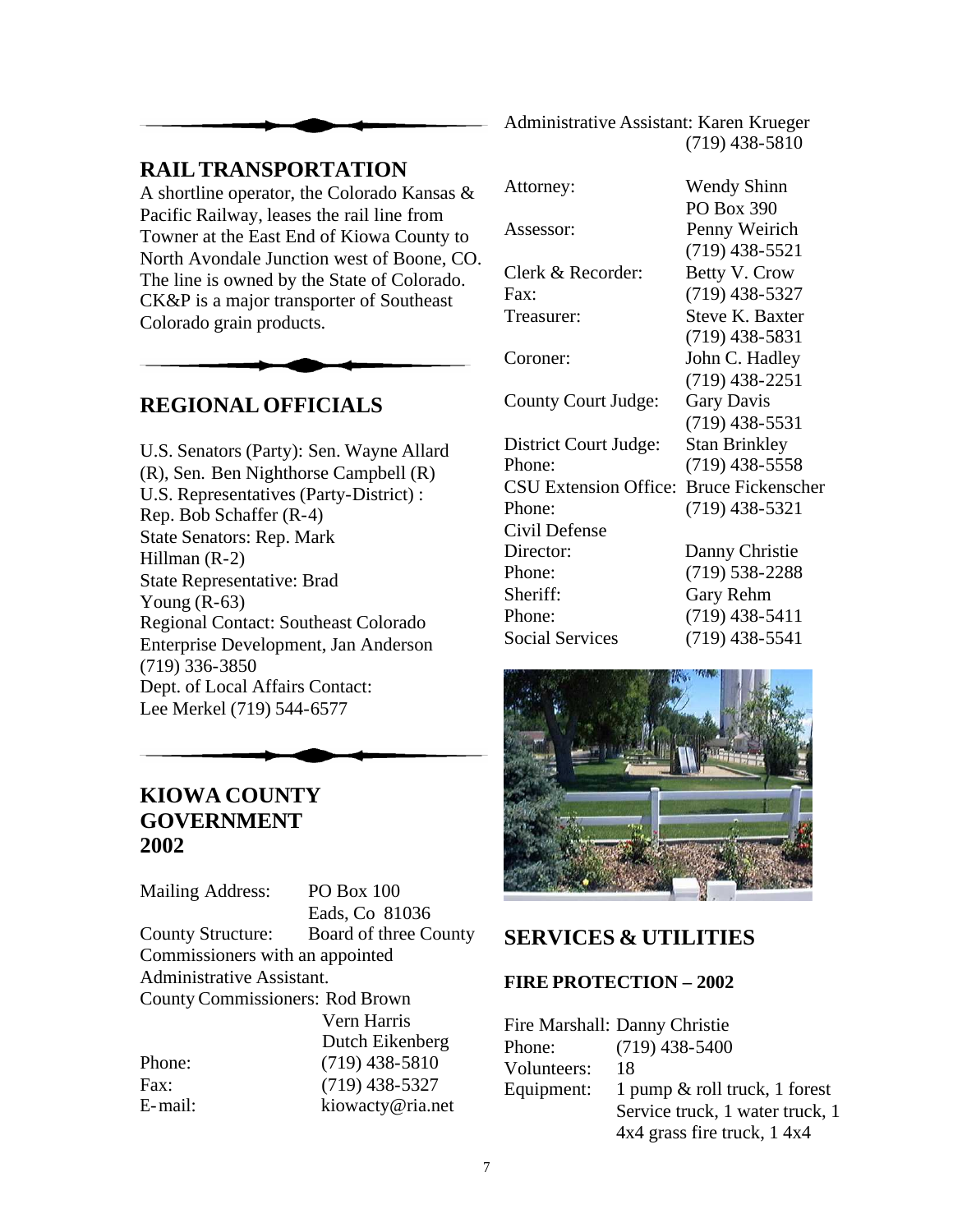rescue truck with extrication equipment, 1 4x4 utility transport

# **ELECTRIC**

## *Southeast Colorado Power Association*

901 West 3rd LaJunta, CO 80150 (719) 384-2551 Service Area: All of Kiowa County excluding an area at Towner. Capacity: 25 mega watts Active Customers: 600

# **LANDFILL**

#### *Collectia, LTD***.**

PO Box 492 Ulysses, KS 67880 (316) 356-4836

Contact Kiowa County Commissioners for Landfill information at (719) 438- 5810.

## **TELEPHONE**

## *Eastern Slope Rural Telephone Assn.*

PO Box 397 Hugo, CO 80821 (719) 743-2441 Service Area: Eads and Haswell areas.

## *Sunflower Telephone Company*

PO Box 236 Tribune, KS 67879 (316) 376-4444 Service Area: Sheridan Lake and Towner areas.

## **MEDIA AND COMMUNICATIONS**

## *Kiowa County Press*

PO Box 248 Eads, CO 81036 (719) 438-5800

*kiowacountycolo.com*

Kiowa County Dedicated Website kcedf@kiowacountycolo.com

# **KIOWA COUNTY DEMOGRAPHICS**

|  | Per Capita Income |  |
|--|-------------------|--|
|  | $100-$            |  |

|          | 1997 | 1998. | 1999                           |
|----------|------|-------|--------------------------------|
|          |      |       |                                |
| Colorado |      |       | \$27,951   \$29,856   \$31,533 |

*2000 Property Taxes for Kiowa County*

| Mill Levy                       | 42.733        |
|---------------------------------|---------------|
| <b>Assessed Value</b>           | \$25,126,840  |
| <b>Property Tax Revenues</b>    | \$1,243,972   |
| Current Assets (all funds)      | \$4,104,491   |
| Current Liabilities (all funds) | 57,255<br>-\$ |

## *2000 Auxiliary Data*

| Population                   | 1,622     |
|------------------------------|-----------|
| <b>Vehicle Registrations</b> | 1,215     |
| Retail Sales (K\$)           | \$13,101  |
| <b>State Sales Tax Paid</b>  | \$114,724 |

# **KIOWA COUNTY EDUCATION**

Eads RE-1 Number of Students: 296 Number of Schools: 3 Number of Teachers: 24 Student/Teacher: 12.6 Graduation Rate: 99.0%

Plainview RE-2 Number of Students: 83 Number of Schools: 2 Number of Teachers: 12 Student/Teacher: 6.9 Graduation Rate: 100.0%

Nearest Four-Year College: University of Southern Colorado – Pueblo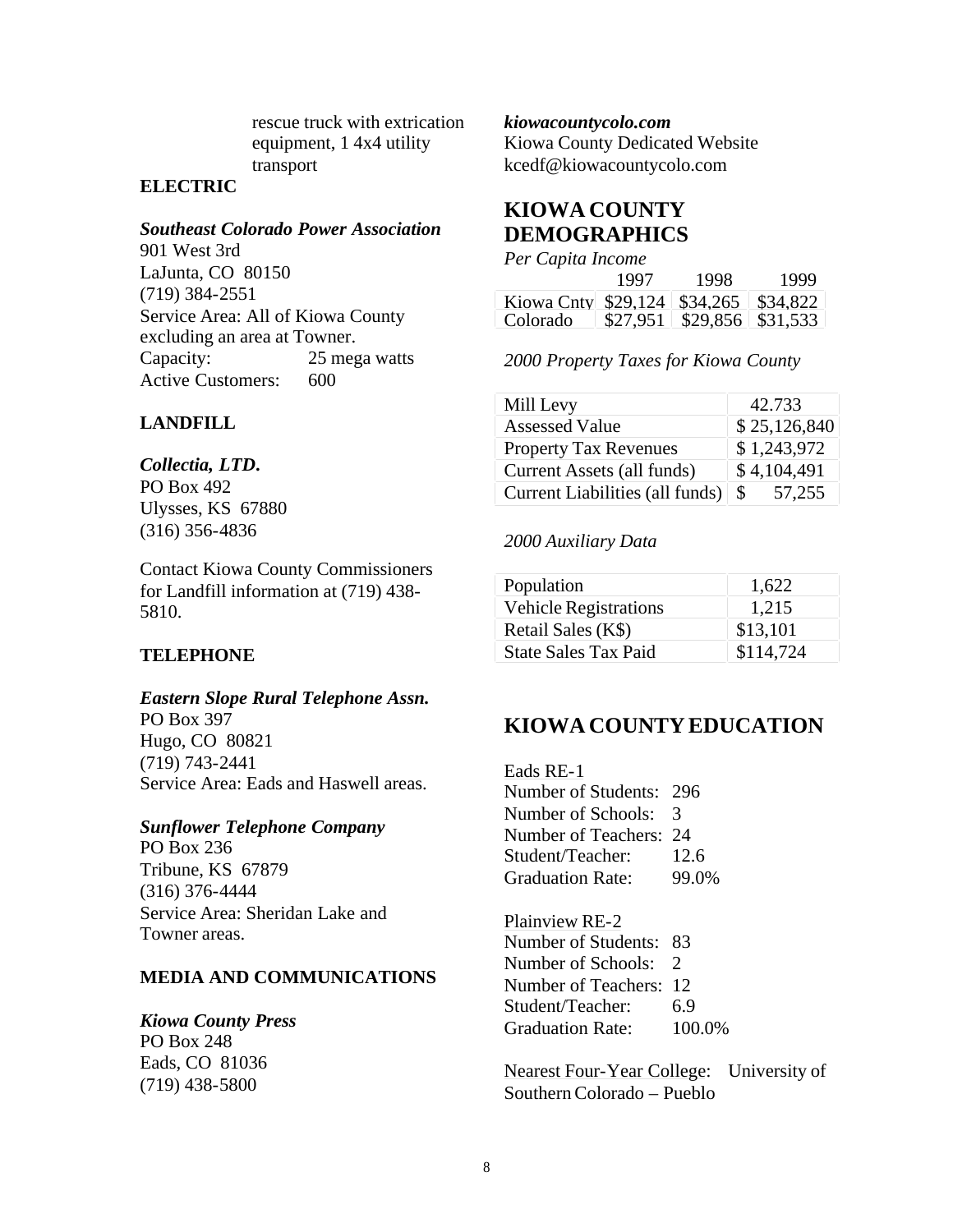Nearest Community Colleges: Lamar Junior College – Lamar, Otero Junior College – La Junta

# **HASWELL TOWN GOVERNMENT - 2002**

Address: PO Box 70 Haswell, CO 81045 Phone: (719) 438-5810 Mayor: Delcarl (Dutch) Eikenberg Council: Greg Miller Donald Oswald Sarah Peil Pam Lessenden Mickey Peil Floyd Cordova Town Clerk: Sharon Pearson Certified Water Technician: Van Brown, Jr. Water Superintendent: James Englehardt Fire Chief: James Englehardt

# **SERVICES & UTILITIES**

# **PROPANE GAS**

*Haswell Propane*  40 Hwy 96 East PO Box 151 Haswell, CO 81045 (719) 436-2301

# **FIRE PROTECTION – 2002**

Fire Chief: James Englehardt Volunteers: 8 Equipment: 2 trucks, 1 rescue truck

# **LANDFILL**

Landfill Location: Haswell; 1 mile south of town on County Road 19.5.

# **WATER UTILITY – 2002**

| <b>Town of Haswell</b>                    |
|-------------------------------------------|
| $P.O.$ Box 40                             |
| $(719)$ 436-2233                          |
| Town Clerk, Certified                     |
| Operator                                  |
| 178,000 G.P.D.                            |
| Residential Rates: \$13.00 per month +    |
| \$1.00 per thousand over 4000 gallons.    |
| Out of City Limits: $$13.00$ per month +  |
| a set peroration.                         |
| Stock Water: \$1.00 per thousand gallons. |
| Meter Deposit: \$50.00 (Refundable when   |
|                                           |
| Meter Hook-ups: \$75.00 per Meter         |
| Commercial Rates: Same as residential     |
| \$150.00                                  |
| 5/8-Inch Connections: Almost all lines.   |
| Tap Fees:                                 |

Treatment Process:

- 1. Screening
- 2. Presedimentation
- 3. Chemical Dosing
- 4. Prechlorination
- 5. Coagulation
- 6. Flocculation
- 7. Clarification
- 8. Filtration
- 9. Post Chlorination

Water Production Infiltration Plant (Ground Water) .29 MGD \*/MGD – Million Gallons Per Day

# **EADS TOWN GOVERNMENT – 2002**

| Address:               | PO Box 8                        |
|------------------------|---------------------------------|
|                        | Eads, CO 81036                  |
|                        | $(719)$ 438-5590                |
| Mayor:                 | Larry Michael                   |
| Council:               | John Philpy, Dean Loukonen,     |
|                        | Jan King, Daryll Adamson, Dorie |
|                        | Musgrave                        |
| Fax:                   | $(719)$ 438-5652                |
| Town Clerk: Dawna Peck |                                 |
|                        | City Manager: Van Brown, Jr.    |
|                        | Fire Chief: Casey Sheridan      |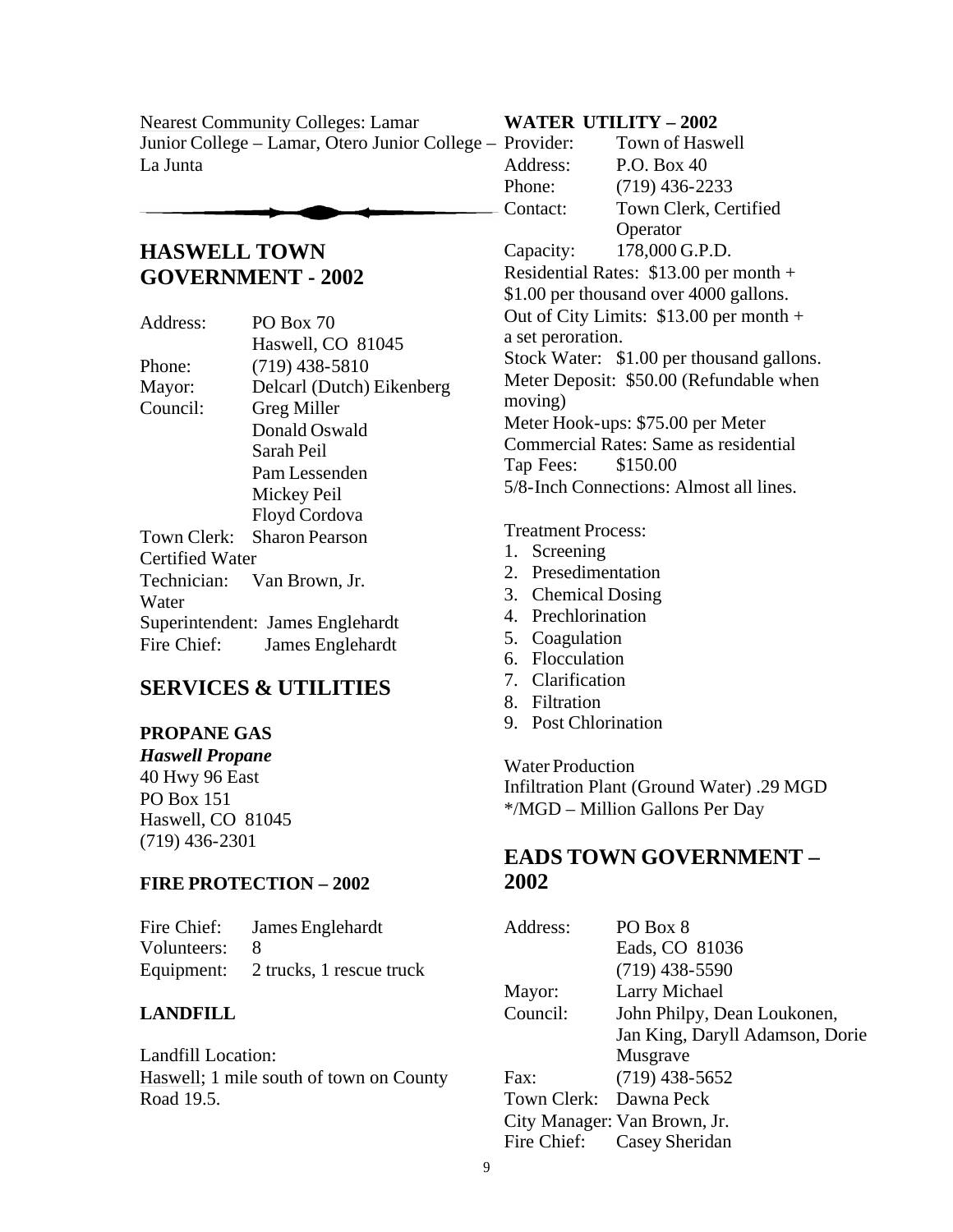# **SERVICES & UTILITIES**

# **LAW ENFORCEMENT– 2002 Emergencies Dial 911**

| Sheriff:   | Gary Rehm              |
|------------|------------------------|
|            | 1305 Goff St           |
|            | <b>PO Box 427</b>      |
|            | Eads, CO 81036         |
| Phone:     | $(719)$ 438-5411       |
| Fax:       | $(719)$ 438-2205       |
| Employees: | 1-Sheriff, 2-Deputies, |
|            | 1-Office Clerk         |
| Vehicles:  |                        |

# **POLICE DEPARTMENT**

| Senior Patrol Officer: Chad W. Ray |
|------------------------------------|
| 110 W.13                           |
| Eads, CO 81036                     |
| $(719)$ 438-5590                   |
| $(719)$ 438-5652                   |
| 1- Senior Patrol Officer           |
|                                    |

## **HEALTH SERVICES**

#### *Weisbrod Memorial Hospital and*

# *Nursing Home*

1208 Luther Eads, Co 81036 (719) 438-5401 Administrator: James Murphy Patient Capacity: 8 Nursing Home Resident Capacity: 34 Employees: 77

#### *Eads Medical Clinic*

1211 Luther Eads, CO 81036 (719) 438-2251

# *Kiowa Home Health*

 $210 \text{ W}$ .  $12^{\text{th}}$  Street Eads, CO 81036 (719) 438-5765 Director: Connie Richardson Nursing care services & home making Services. Home Health Aides, skilled Nursing Services. Physical, Speech & Occupational Therapy.

#### *Dental Wellness Clinic*

Mark Seward, DDS 1213 Main Eads, CO 81036 (719) 438-5626

## *Reedy Dental Hygiene*

1213 Main Eads, CO 81036 (719) 438-5893 Joyce Reedy

#### *Kiowa County Health Nurse*

Laverle Kelley 1206 Luther Eads, CO 81036 (719) 438-5782

#### **AMBULANCE SERVICE**

Ambulances: 3 EMT's: 10

#### **FIRE PROTECTION - 2002**

| Fire Chief: | Jay Haase               |
|-------------|-------------------------|
| Phone:      | $(719)$ 438-5590        |
| Volunteers: | 13                      |
| Equipment:  | 2 trucks-pump $\&$ roll |

#### **WATER**

Provider: Town of Eads Contact: Dawna Peck PO Box 8 Eads, CO 81036 Phone: (719)438-5590 Plant Manager: Van Brown Capacity: 1MGD Avg. Demand:.15 MGD Peak Demand:.72 MGD, .50 MGD Summer Commercial Rates: Up to 3,000 gal - \$12.50 / month, \$ .95 per thousand gallons after that.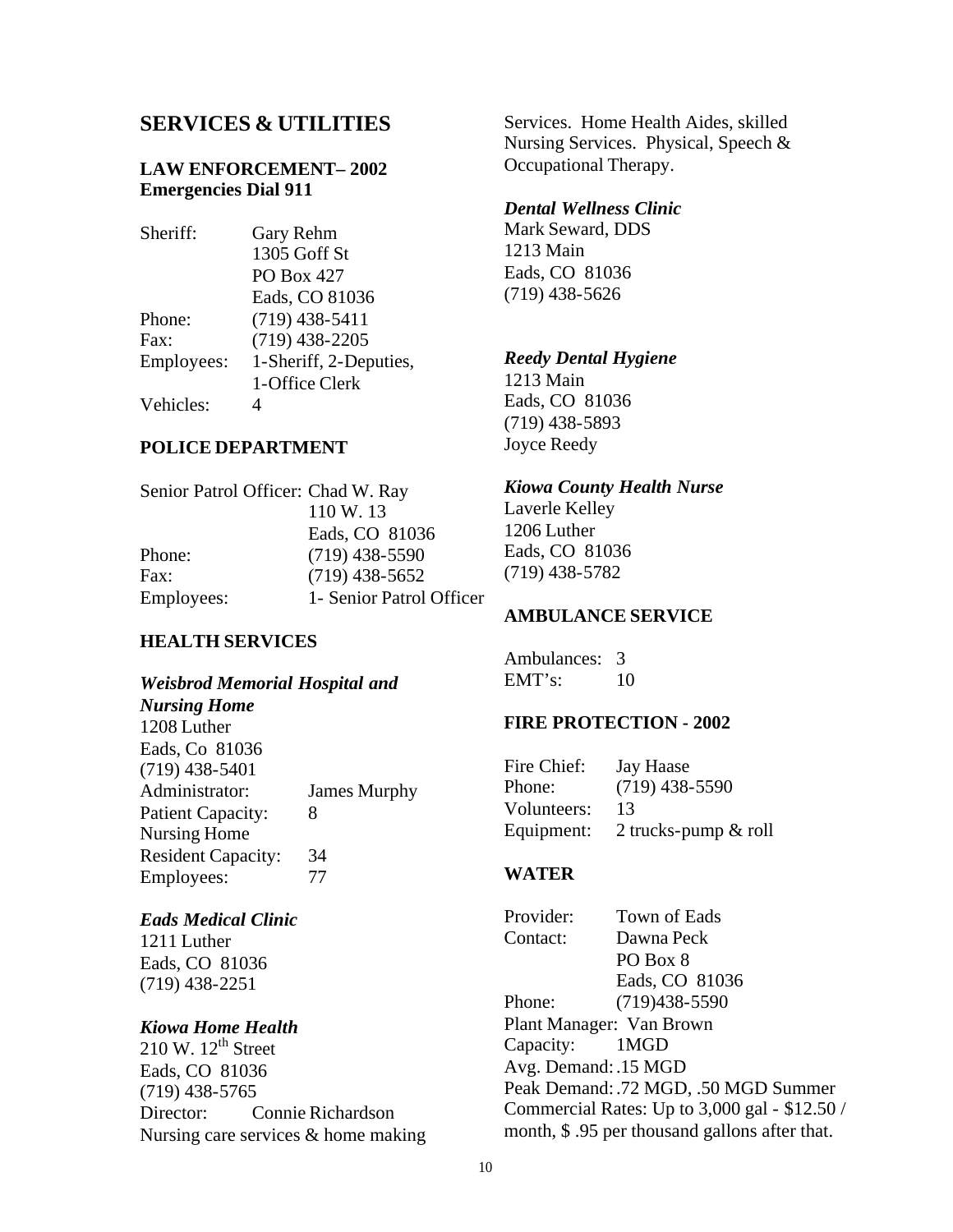Residential Rates: Same as commercial Hardness: Fluoride: 1.5 ppm natural Tap Fees: \$200 Material & Inspection for any size line is paid after installation cost is known. Treatment Processes: Chlorination Corrosion Control Program Water Production: 4 wells northeast of Eads 1 MGD, 2 back up wells in Eads (.2 MGD) Number of Connections:

| Inside City Limits           | <b>Outside City Limits</b> |
|------------------------------|----------------------------|
| <b>Residential Units</b>     |                            |
| 332                          | 25                         |
| <b>Non Residential Units</b> |                            |
| 66                           | Q                          |

# **SEWER**

| Provider:              | <b>Town of Eads</b>                    |
|------------------------|----------------------------------------|
| Contact:               | Van H. Brown, Jr.                      |
|                        | PO Box 8                               |
|                        | Eads, CO 81036                         |
| Phone:                 | $(719)$ 438-5590                       |
|                        | Max. Daily Capacity: .150 MGD          |
|                        | Avg. Daily Capacity: .073 MGD          |
|                        | Avg. Flow treated: .065 MGD            |
|                        | Peak Flow treated: .090 MGD            |
|                        | Seasonal discharge of effluent         |
|                        | Equipment-Aeration Equipment C/2       |
| Population Served: 900 |                                        |
|                        | Health Department Classification: D    |
| Tap Fees:              | \$100                                  |
|                        | Fees: Within City Limits: \$8.50/month |
|                        | Outside City Limits: \$8.50/month      |
|                        | Inspection furnished by Town.          |
|                        |                                        |

| Inside Corporate Limits         |     |
|---------------------------------|-----|
| <b>Residential Units:</b>       | 332 |
| Non-residential Units:          | 66  |
| <b>Outside Corporate Limits</b> |     |

| <b>Residential Units:</b>            | 9 |
|--------------------------------------|---|
| Non-residential Units:               |   |
| 100 % of residents served by system. |   |

# **NATURAL GAS**

#### *Greeley Gas Company*

Residential and commercial P.O. Box 650732 Dallas, Tx 75265-0732 (719) 336-4318 or (888) 442-1313 Rates available upon request. Areas of service: Eads and Brandon. Service Center in Lamar.

## **PROPANE GAS**

# *Eads Consumer Supply*

500 E.  $15^{th}$ PO Box 98 Eads, CO 81036 (719) 438-2201

# **TRASH SERVICE**

| Provider: | Collectia, LTD.   |
|-----------|-------------------|
|           | PO Box 492        |
|           | Ulysses, Ks 67880 |
|           | $(316)$ 356-4836  |

# **SHERIDAN LAKE TOWN GOVERNMENT – 2002**

| Address:                | PO Box 1254             |
|-------------------------|-------------------------|
|                         | Sheridan Lake, CO 81071 |
|                         | $(719)$ 729-3519        |
| Mayor:                  | Jerry Weber             |
| Council:                | Tim Harris              |
| Town Clerk: Wilma Eitel |                         |

#### **SERVICES & UTILITIES**

#### **WATER**

| Provider: | Sheridan Lake Water Company                 |
|-----------|---------------------------------------------|
| Contact:  | Merle Shalberg<br>15555 Road 67             |
| Phone:    | Sheridan Lake, CO 81071<br>$(719)$ 729-3548 |
| Operator: | Van Brown                                   |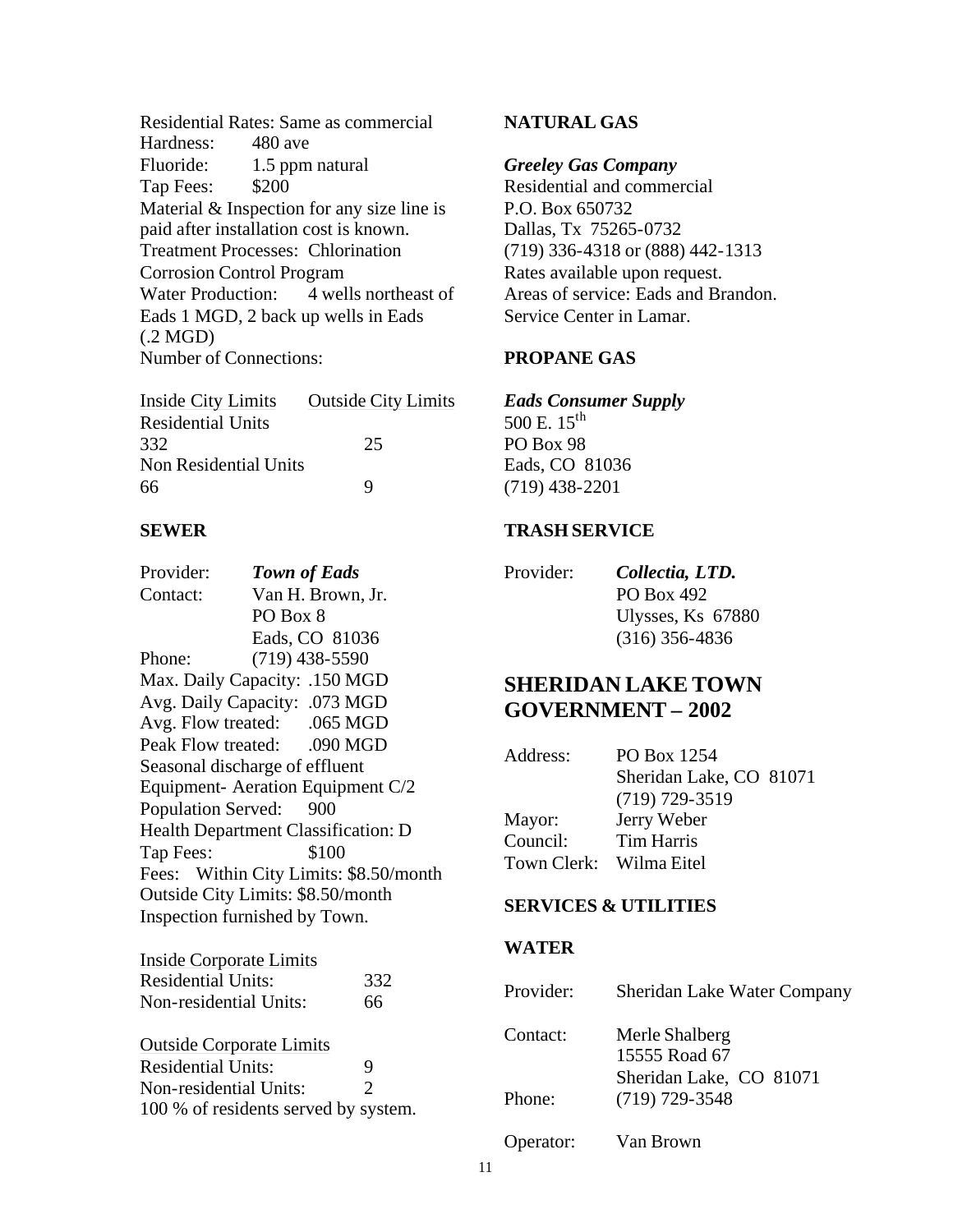Capacity: .216 MGD<sup>\*</sup> Commercial Rates: \$26.00 min.-1 st 20,000 gal. \$1.00 per thousand gallons after that. Residential Rates: Same as commercial Fluoride: 1.7 ppm natural Tap Fees: \$750 plus material Material & Inspection for any size line is paid after installation cost is known. Treatment Processes: Chlorination Corrosion Control Program-Chlorination Water Production: 1 well 10 miles northwest of Sheridan Lake-.216 MGD, 1 back up well 5 miles northwest of Sheridan Lake-.150 MGD

Number of Connections: Residential Units - 52

# **FIRE PROTECTION – 2002**

#### **Sheridan Lake**

| Fire Chief: | Vernon Harris           |
|-------------|-------------------------|
| Phone:      | $(719)$ 729-3400        |
| Volunteers: | 10                      |
| Equipment:  | 1 pumper truck, 1 grass |
|             | fire                    |
|             | truck                   |

## **Towner**

| Fire Chief: | <b>Robert Hopkins</b> |
|-------------|-----------------------|
| Volunteers: | 11                    |

# **AMBULANCE SERVICE**

## **Sheridan Lake / Towner**

Ambulances: 2  $EMT's: 4$ 

# **ELECTRIC**

# *Eastern Colorado Utility Co.*

Residential and commercial 58801 E. Hwy 36 Strasburg, CO 80136 (303) 662-4220

Rates available upon request. Areas of availability: Sheridan Lake and the area northeast.

# *Wheatland Electric*

PO Box 230 Scott City, KS 67871 (316) 872-5885 Service area: 1/8 miles west of Towner,  $\frac{1}{2}$  mile south of Towner, the Town of Towner. Power Production: Sunflower Electric Company Rate Schedule: Available upon Request.

# **PROPANE GAS**

*Kiowa Oil* PO Box 1327 Sheridan Lake, CO 81071 (719) 529-3319

# **SPORTS - ACTIVITIES - EVENTS**

#### **T Ball, Softball & Baseball**

Boys and Girls Ages: 4-6 Ages: 4-19 Contact Diane Crow (719) 438-5805

## **\*Aerobics and Floor Exercises**

Location: Court House Basement Time: 5:00 PM Monday, Wednesday & Thursday, Labor Day through Memorial Day Monday & Wednesday, Memorial Day through Labor Day. **\***There is not a fee at this time. Contact Joan Hawkins (719) 729-3525

**Summer Reading Program & Book Mobile** Contact: Sharon Johnson (719) 438-5581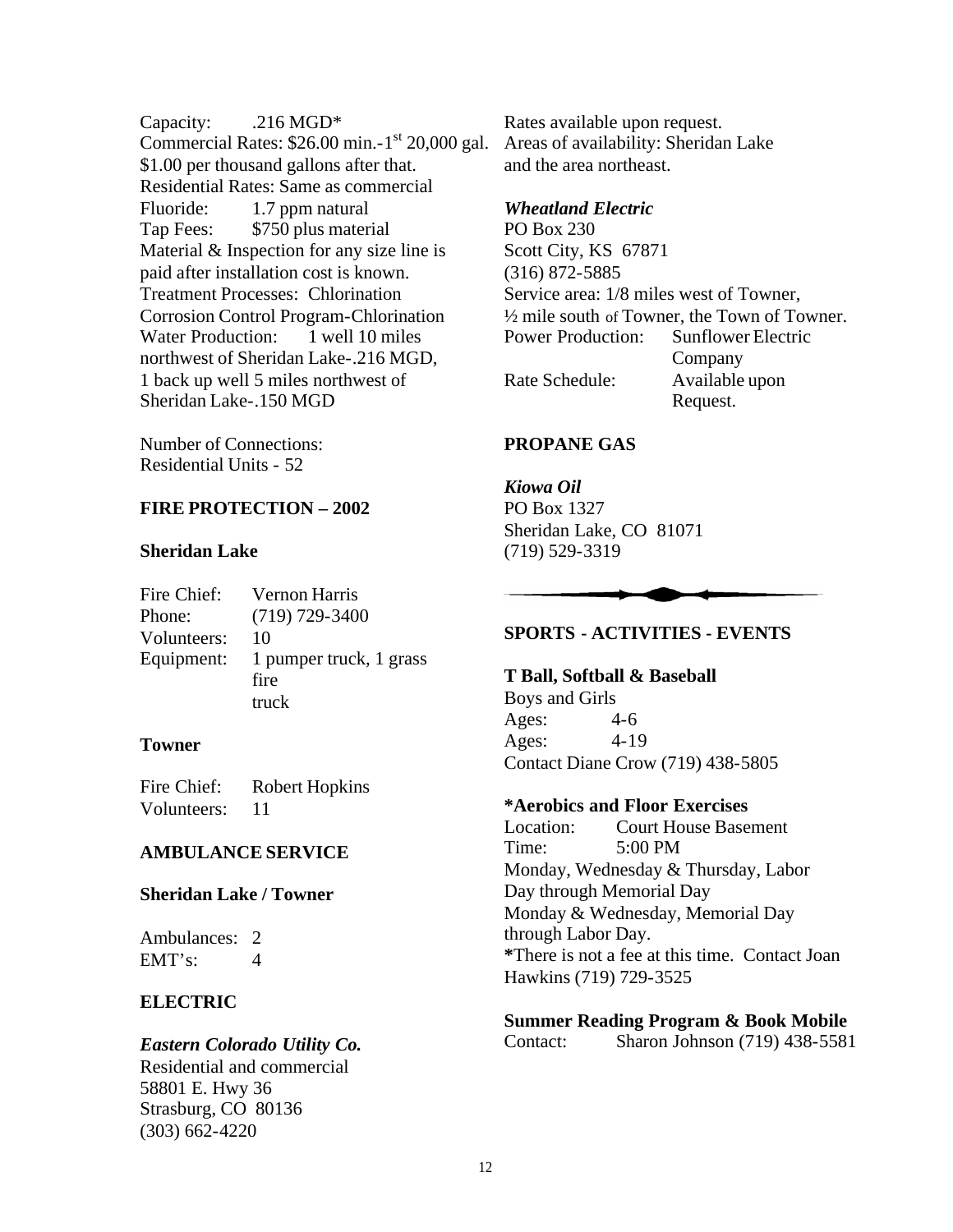#### **Kiowa County Fair:** Rodeo, barbeque,

|        | parade & dances                 |
|--------|---------------------------------|
| When:  | $2nd$ week in September         |
| Where: | <b>Kiowa County Fairgrounds</b> |
| Phone: | $(719)$ 438-5321                |

# **4 th of July Celebration**

Eads: Fireworks display at the Kiowa County Fairgrounds Sheridan Lake: Parade, barbeque, fireworks display.

#### **Southeast Colorado Bass Tournament**

| When:    | $2nd$ weekend in June      |
|----------|----------------------------|
| Contact: | Max Owens (719) 438-5812   |
|          | Rod Johnson (719) 438-5722 |

#### **Eads Chamber Fishing Tournament**

| When:    | 1 <sup>st</sup> weekend in June |
|----------|---------------------------------|
| Contact: | Jerry Frederick                 |
|          | $(719)$ 438-5760                |

## **Masonic Lodge Annual Barbeque**

| When:  | $1st$ Saturday in May      |
|--------|----------------------------|
| Where: | Community Building in Eads |
| Time:  | $6:30$ PM                  |
| Phone: | $(719)$ 548-5449           |

## **Little Britches Rodeo**

Calf roping, breakaway roping, team roping, dally ribbon roping, barrel racing, pole bending, trail course, goat tying, bull-dogging, bareback riding, saddlebronc riding, bull riding.

| Divisions:         | Junior ages 8-13         |
|--------------------|--------------------------|
|                    | Senior ages 14-18        |
| <b>Entry Fees:</b> | $$10.00$ per event       |
|                    | \$7.50 Insurance         |
| When:              | June                     |
| Contact:           | Lori or Monte Richardson |
|                    | $(719)$ 438-5397         |
|                    |                          |

## **Junior Olympic Wrestling**

| When:             | 3 <sup>rd</sup> Saturday in March |
|-------------------|-----------------------------------|
| Where:            | Eads High School                  |
| <b>Entry Fee:</b> | \$6.00                            |
| Ages:             | 4 through Junior High             |
| Contact:          | Doug Uhland (719) 438-5679        |

#### **Demolition Derby**

When:  $2<sup>nd</sup>$  Sunday in September Where: Kiowa County Fairgrounds Entry Fee: \$50.00 Admission Fee: Adults \$4.00 Children \$2.00 Phone: (719) 438-5321

#### **Annual Road Rally**

When: October Where: The County Seat Entry Fee: \$20.00 per team (2 people per vehicle) Time: 11:00 AM Contact: Linda at The County Seat (719) 438-9984 Scavenger hunt, prizes, raffle & dinner

## **Art in the Park**

Contact: Sandy Jones (719) 438-5583

## **4-H Exhibit Day**

When: 1<sup>st</sup> Monday in August Where:On a rotating basis between Kiowa Community Building and the Plainview School

#### **Lion's Club Bingo and Hamburger Fry**

| When:    | April                    |
|----------|--------------------------|
| Where:   | Kiowa Community Building |
| Contact: | Mike McCloud             |
|          | $(719)$ 438-5658         |

#### **Chamber of Commerce Carnival**

| Games, booths & prizes |                                |  |
|------------------------|--------------------------------|--|
| When:                  | Early April                    |  |
| Time:                  | 7pm-9pm                        |  |
| Where:                 | <b>Eads Community Building</b> |  |
| Phone:                 | $(719)$ 548-5449               |  |

# **Chamber of Commerce Christmas Celebration**

Lighting of the Christmas lights, Santa Claus, Chili supper by Fire Department and EMT's When: December Where: Eads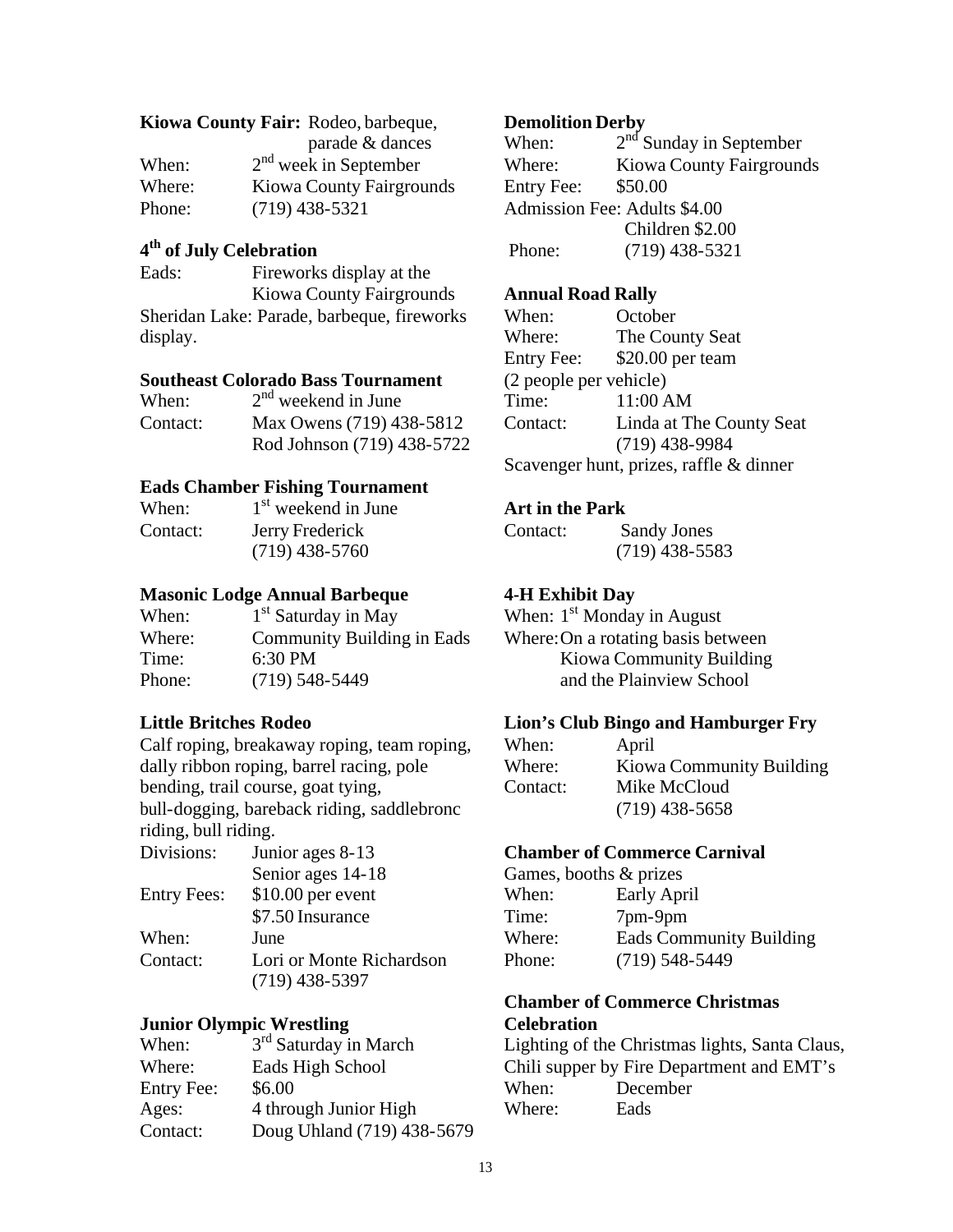#### **Bowling Tournaments**

| When:  | Spring and Fall        |
|--------|------------------------|
| Where: | Kiowa Albright Hall in |
|        | Sheridan Lake          |
| Phone: | $(719)$ 729-3502       |

# **Annual Eads Lion's Club Auction**

| When:    | April            |
|----------|------------------|
| Contact: | Mike McCloud     |
| Where:   | Fairgrounds      |
| Phone:   | $(719)$ 438-5658 |

# **Weisbrod Hospital and Nursing Home Auxiliary Annual Fall Bazaar**

| When:  | November                          |
|--------|-----------------------------------|
| Where: | <b>Community Building in Eads</b> |
| Phone: | $(719)$ 548-5449                  |

## **RECREATION FACILITIES**

#### **Eads Swimming Pool**

Open Memorial Day until school starts. Swimming lessons available Call to reserve pool for private parties (719) 438-5513

#### **Central Kiowa Recreation District**

Supervised Gymnasium, basketball & weightlifting available during the summer. Contact Elaine Lindholm in Eads at (719) 438-5849

#### **West Kiowa Recreation District**

For information call: Barbara Stavely (719) 4362294

# **Sheridan Lake, Towner Recreation District**

For information call: Fannie Murdock (719) 729-3532

# **Horseshoes, Tennis Courts**

For information call: KCEDF (719) 438-2200

#### **Kiowa Albright Center**

Bowling, games, pool tables Located in Sheridan Lake (719) 729-3502

# **CLUBS AND ORGANIZATIONS**

## **American Legion**

For information call: Bill Woelk (719) 438-5382

#### **Baby Bear Hugs Volunteer Meeting**

When:  $3<sup>rd</sup>$  Thursday Time: 4:30 PM Advisory Board meeting When:  $3<sup>rd</sup>$  Friday Time: 12:00 PM Contact: Carol Spady Phone: (719) 438-5782

#### **Chamber of Commerce – Eads**

**(**719) 438-5590 PO Box 169 Eads, CO 81036

## **Haswell Recreation**

Co-sponsors dances and community suppers, supervised gymnasium Contact: Barb Stavely, President Phone: (719) 436-2294 **Share Colorado Food Distribution** Food distributed monthly Contact: Marsha Myers Phone: (719) 438-5451

#### **Crow-Luther Arts Center**

For information call: David Gray (719) 438-2218 Ty Valentine (719) 438-2214

## **Eads Golf and Country Club**

Privately owned course, open to the public.

#### **Eads Senior Citizen Center**

Ceramics Mondays and Tuesdays all day, Meals on Wheels, Quilting  $2<sup>nd</sup>$  Tuesday each month, Cards on Monday nights. (719) 438-5678